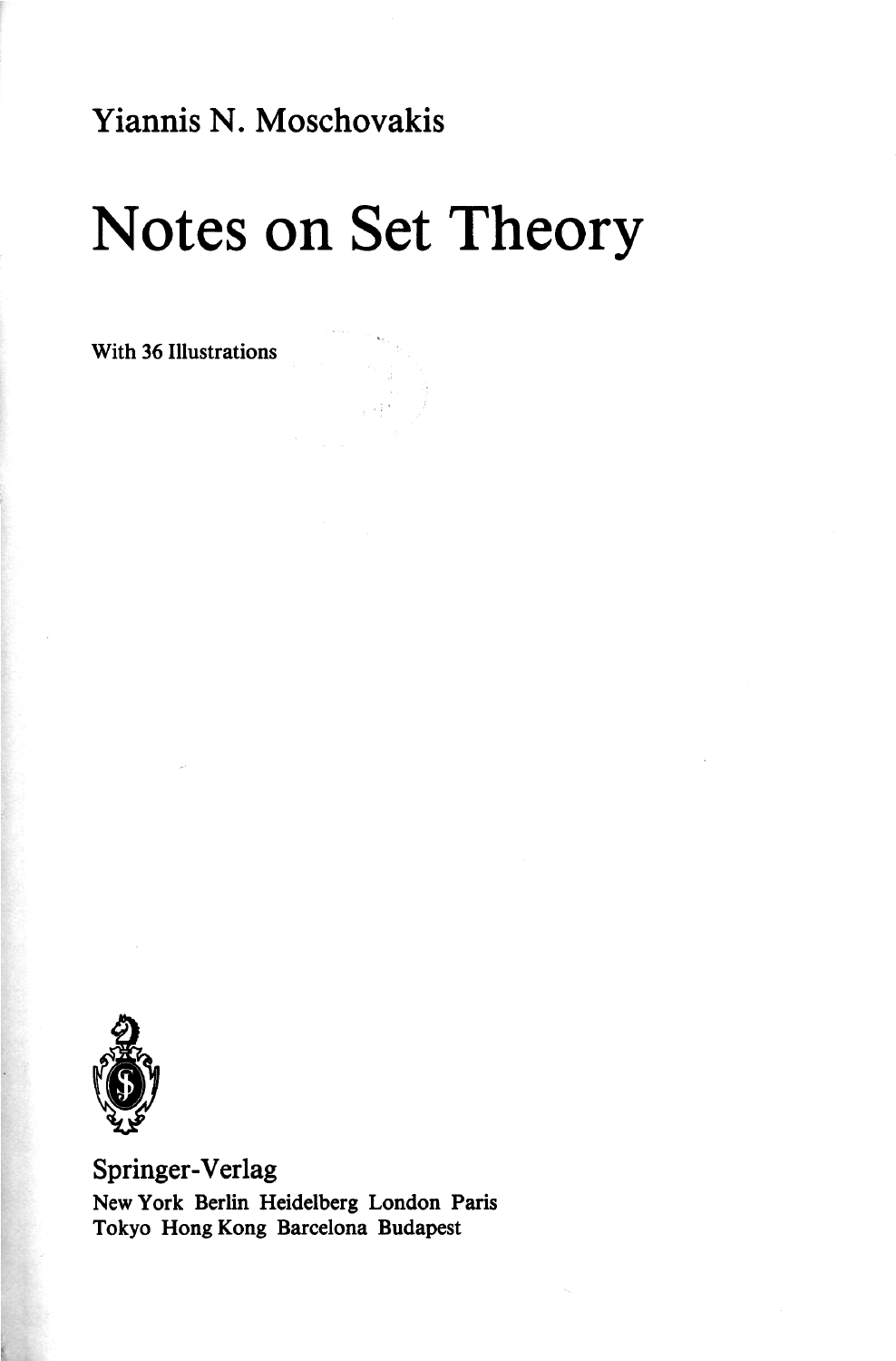## **CONTENTS**

| 1. Introduction                                                                                                          | 1  |
|--------------------------------------------------------------------------------------------------------------------------|----|
|                                                                                                                          | 5  |
| 2. Equinumerosity                                                                                                        | 7  |
|                                                                                                                          | 9  |
|                                                                                                                          | 11 |
| $A <_{c} \mathcal{P}(A) \dots \dots \dots \dots \dots \dots \dots \dots \dots \dots \dots \dots \dots \dots \dots \dots$ | 15 |
|                                                                                                                          | 16 |
|                                                                                                                          | 18 |
| 3. Paradoxes and axioms                                                                                                  | 19 |
|                                                                                                                          | 21 |
|                                                                                                                          | 24 |
| Axioms for definite conditions and operations                                                                            | 27 |
|                                                                                                                          | 28 |
|                                                                                                                          | 31 |
| 4. Are sets all there is?                                                                                                | 33 |
|                                                                                                                          | 35 |
|                                                                                                                          | 36 |
|                                                                                                                          | 37 |
|                                                                                                                          | 38 |
|                                                                                                                          | 39 |
|                                                                                                                          | 43 |
|                                                                                                                          | 45 |
|                                                                                                                          | 46 |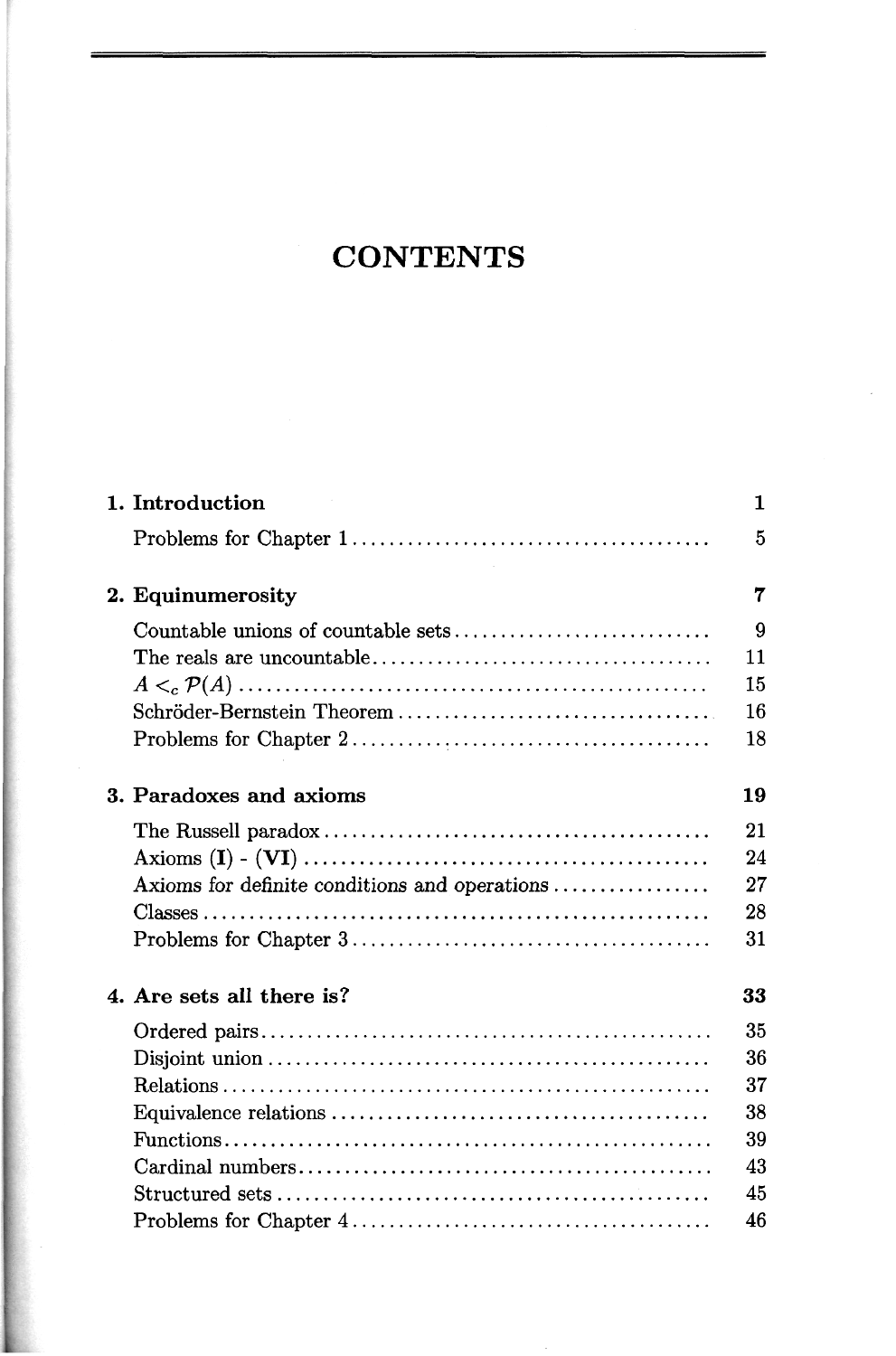| 5. The natural numbers               | 53  |
|--------------------------------------|-----|
| Existence of the Natural Numbers     | 54  |
|                                      | 54  |
|                                      | 55  |
|                                      | 59  |
|                                      | 64  |
|                                      | 67  |
|                                      | 69  |
|                                      | 69  |
| 6. Fixed points                      | 73  |
|                                      | 73  |
|                                      | 76  |
|                                      | 77  |
| Continuous Least Fixed Point Theorem | 79  |
|                                      | 81  |
|                                      | 85  |
|                                      | 86  |
|                                      | 87  |
|                                      | 91  |
|                                      | 91  |
| 7. Well ordered sets                 | 93  |
|                                      | 98  |
|                                      | 100 |
|                                      | 100 |
|                                      | 104 |
|                                      | 105 |
|                                      | 106 |
|                                      | 108 |
|                                      | 108 |
|                                      | 110 |
| 8. Choices                           | 117 |
|                                      | 117 |
|                                      | 120 |
|                                      | 122 |
| Axiom (VI) of Dependent Choices, DC  | 122 |
|                                      | 125 |
| Consistency and independence results | 126 |
|                                      | 127 |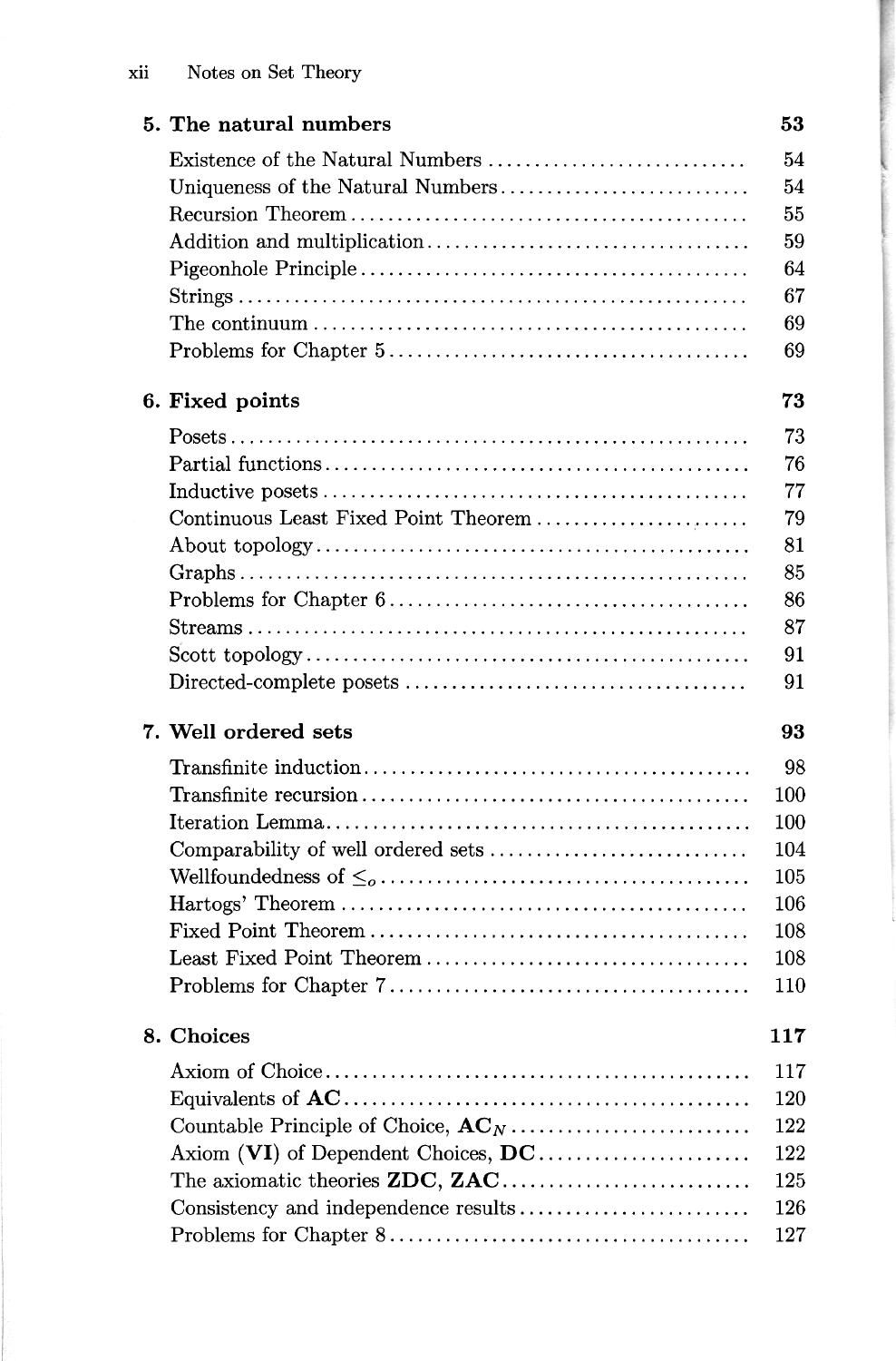| 9. Choice's consequences                           | 131 |
|----------------------------------------------------|-----|
|                                                    | 132 |
|                                                    | 133 |
|                                                    | 134 |
|                                                    | 134 |
|                                                    | 135 |
|                                                    | 138 |
|                                                    | 140 |
|                                                    | 141 |
|                                                    | 142 |
| 10. Baire space                                    | 147 |
|                                                    | 150 |
|                                                    | 151 |
|                                                    | 152 |
|                                                    | 153 |
|                                                    | 157 |
|                                                    | 160 |
|                                                    | 162 |
|                                                    | 164 |
|                                                    | 165 |
|                                                    | 166 |
|                                                    |     |
| 11. Replacement and other axioms                   | 169 |
|                                                    | 170 |
| The axiomatic theories ZFDC, ZFAC                  | 170 |
| Grounded Recursion Theorem                         | 172 |
|                                                    | 174 |
|                                                    | 175 |
|                                                    | 176 |
|                                                    | 177 |
|                                                    | 179 |
| Grounded sets                                      | 180 |
|                                                    | 180 |
| The axiomatic theory Zermelo-Fraenkel, ${\bf ZFC}$ | 181 |
|                                                    | 183 |
|                                                    | 183 |
|                                                    | 183 |
|                                                    | 184 |
|                                                    | 185 |